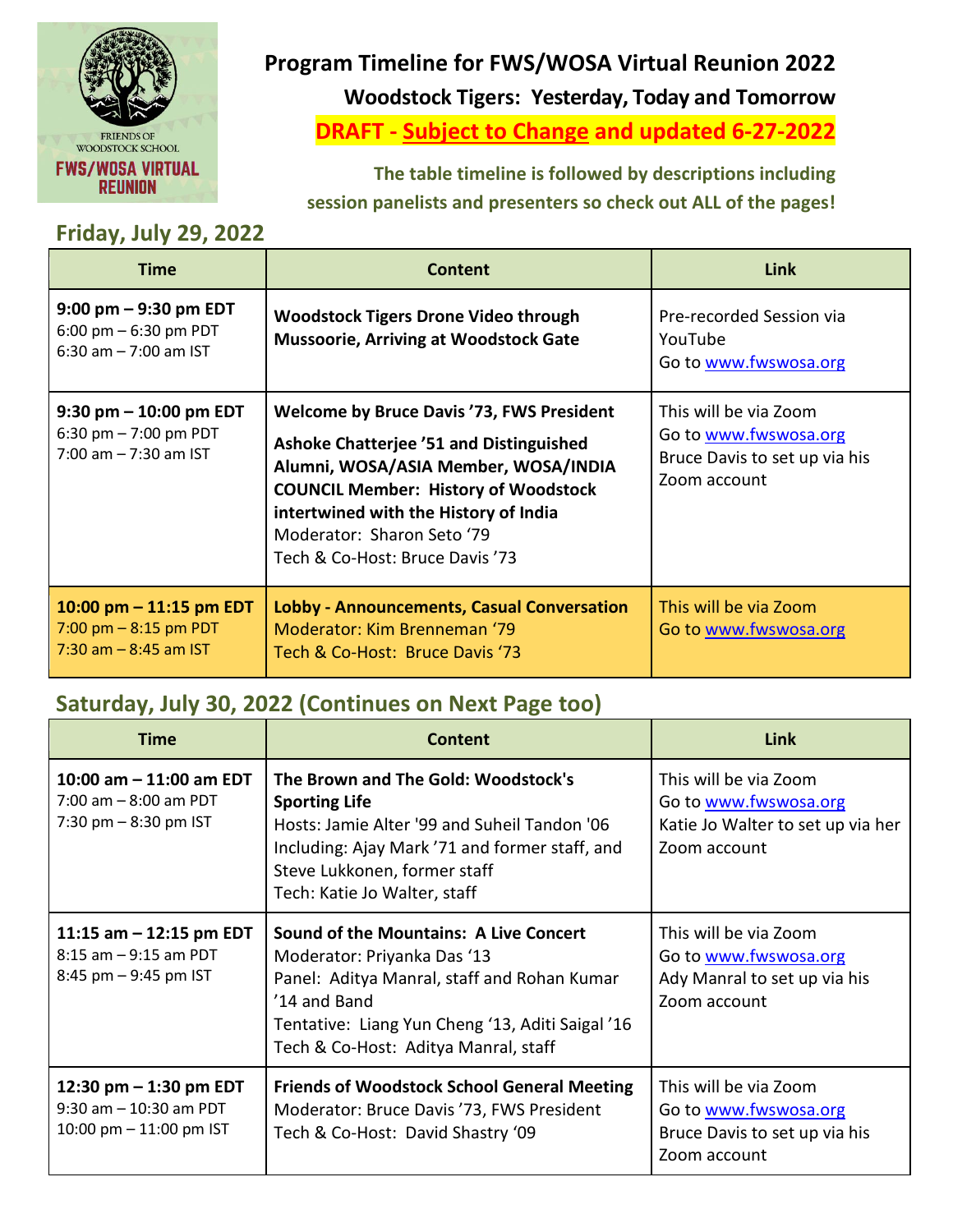| 1:45 pm $-$ 2:45 pm EDT<br>10:45 am - 11:45 am PDT<br>12:15 am $-$ 1:15 am Sunday<br><b>IST</b> | <b>Panel: Artist Affinity Group</b><br>Moderator: Isaac Gergan '06<br>Panel: Stefan Eicher '90, Isaac Gergan '06,<br>Chris Green '90 and others from the Artists in<br>Residency program<br>Tech & Co-Host: Aditya Manral, staff | This will be via Zoom<br>Go to www.fwswosa.org<br>Ady Manral to set up via his<br>Zoom account |
|-------------------------------------------------------------------------------------------------|----------------------------------------------------------------------------------------------------------------------------------------------------------------------------------------------------------------------------------|------------------------------------------------------------------------------------------------|
| 3:00 pm $-$ 4:00 pm EDT                                                                         | <b>Best Pranks followed by Open Lobby</b>                                                                                                                                                                                        | This will be via Zoom                                                                          |
| Noon $-1:00$ pm PDT                                                                             | Moderator: Sue Crain Lewis '82                                                                                                                                                                                                   | Go to www.fwswosa.org                                                                          |
| 12:30 am -1:30 am IST                                                                           | Tech & Co-Host: Kim Brenneman '79                                                                                                                                                                                                | Whose Zoom account?                                                                            |

## **Sunday, July 31, 2022 (Program Descriptions are on the Next Pages)**

| <b>Time</b>                                                                                 | <b>Content</b>                                                                                                                                                                      | <b>Link</b>                                                                                                  |
|---------------------------------------------------------------------------------------------|-------------------------------------------------------------------------------------------------------------------------------------------------------------------------------------|--------------------------------------------------------------------------------------------------------------|
| 10:00 am - 11:00 am EDT<br>7:00 am - 8:00 am PDT<br>7:30 pm $-$ 8:30 pm IST                 | <b>Woodstock's Inspiring Location: Learning from</b><br>our Environment<br>Panel: Darab Nagarwalla '80, Steve Alter '74,<br>Suzanne Hanifl '63<br>Tech and Co-host: Sharon Seto '79 | This will be via Zoom<br>Go to www.fwswosa.org<br>Sharon Seto to set up via her<br>Zoom Account              |
| 11:00 am - 11:15 pm EDT<br>$8:00$ am $-8:15$ am PDT<br>8:45 pm - 9:00 pm IST                | In Memorium (seven minutes)<br>Created by Max Marble '67                                                                                                                            | Pre-recorded Session via<br>YouTube<br>Go to www.fwswosa.org<br>Ady Manral to set up via his<br>Zoom account |
| 11:15 am - 12:15 pm EDT<br>$8:15$ am $-9:15$ am PDT<br>8:45 pm - 9:45 pm IST                | <b>Woodstock Presents</b><br>Dedication video tour of new classrooms, Centre<br>for Imagination (including Jamie Williams), and a<br>general tour of the school                     | Pre-recorded Session via<br>YouTube<br>Go to www.fwswosa.org<br>Ady Manral to set up via his<br>Zoom account |
| 12:30 pm - 1:30 pm EDT<br>9:30 am - 10:30 am PDT<br>10:00 pm - 11:00 pm IST                 | <b>Woodstock: Today and Tomorrow</b><br>Moderators: Bruce Davis '73, Glenn Conrad '68<br>Guest: Dr. Craig Cook, WS Principal<br>Tech & Co-Host: Sharon Seto '79                     | This will be via Zoom<br>Go to www.fwswosa.org<br>Bruce Davis to set up via his<br>Zoom account              |
| 1:45 pm - 2:45 pm EDT<br>10:45 am - 11:45 am PDT<br>11:00 pm - 12:00 am IST                 | Dorm Life: Forged in the Foothills<br>Moderator: Rohan Kumar '14<br>Tech & Co-Host: Priyanka Das '13<br>Panel: TBD                                                                  | This will be via Zoom<br>Go to www.fwswosa.org<br>Ady Manral to set up via his<br>Zoom account               |
| 3:00 pm $-$ 4:00 pm EDT<br>Noon $-1:00$ pm PDT<br>12:30 am $-$ 1:30 am Monday<br><b>IST</b> | <b>Sparking Memory</b><br>Moderator: Mary Girard '76<br>Tech & Co-Host: Kim Brenneman '79                                                                                           | This will be via Zoom<br>Go to www.fwswosa.org                                                               |
| $4:00$ pm $-$ on EDT<br>$1:00$ pm $-$ on PDT<br>$1:30$ am $-$ on IST                        | <b>Lobby - Announcements, Casual Conversation</b><br>Co-Hosts: Kim Brenneman '79, Suzanne Hanifl<br>'63, Mary Girard '76                                                            | This will be via Zoom<br>Go to www.fwswosa.org                                                               |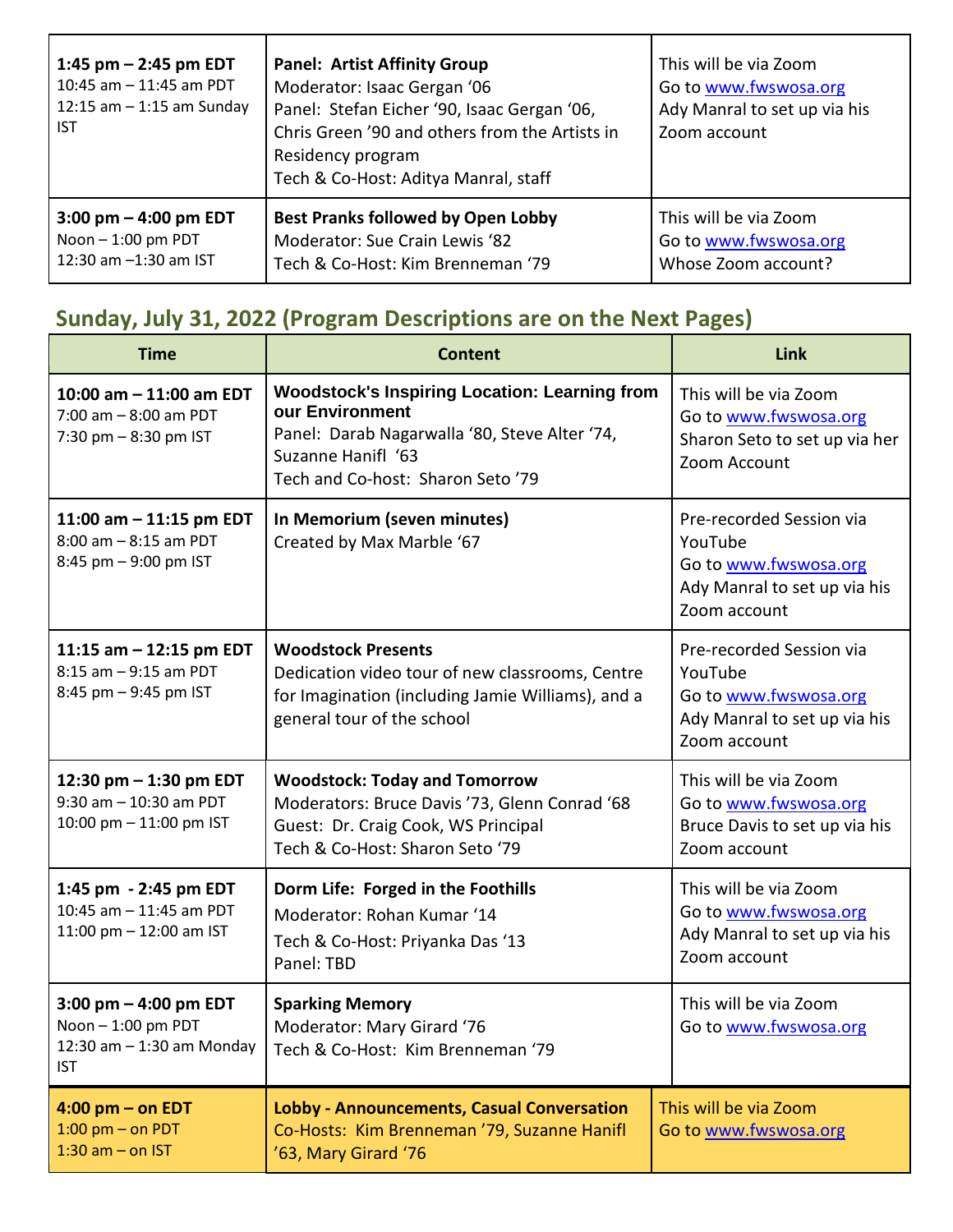## **Program Descriptions**

#### **Welcome and History of Woodstock – Bruce Davis '73 and Ashoke Chatterjee '51**

Ashoke Chatterjee '51 and Distinguished Alumni, WOSA/ASIA Member, WOSA/INDIA Council Member will talk about the history of Woodstock intertwined with the history of India. Moderator: Bruce David '73 and FWS President

#### **Sound of the Mountains: A Live Concert – Priyanka Das '13**

Music, like the mountains, is timeless. And music, like the mountains, is an integral part of the Woodstock experience. Some of the school's most talented musicians have come together to put on a live concert for their fellow Woodstockers. They will also share stories of the inspiration behind their music, as well as the role that Woodstock played in their musical journey.

Moderator: Priyanka Das '13 Confirmed: Aditya Manral (Staff), Rohan Kumar '14 & band Tentative: Liang Yun Cheng '13, Aditi Saigal '16, TBD

#### **Artist Affinity Group – Sharon Seto '79, Aditya Manral, Staff**

Alumni Artists in Residence Program May 2022. Moderator: Isaac Gergan '06 Panel: Stefan Eicher '90, Isaac Gergan '06, Chris Green '90

#### **Best Pranks – Sue Crain Lewis '82**

Followed by an open lobby discussion. Moderator: Sue Crain Lewis '82

#### **Woodstock's Inspiring Location: Learning from our Environment – Sharon Seto '79**

Landour and Mussoorie Environment: Past, Present, and Future. Environmental issues, Woodstock initiatives, and human impacts over the decades.

Moderator: Sharon Seto '79 Panel: Darab Nagarwalla '80, Steve Alter '74, Suzanne Hanifl '63

#### **Woodstock: Today and Tomorrow – Bruce Davis '73**

Moderators: Bruce Davis '73, Glenn Conrad '68 Guest: Dr. Craig Cook, Woodstock Principal

#### **Dorm Life: Forged in the Foothills – Priyanka Das '13**

From Ridgewood to Hostel and Alteridge to Midlands, Woodstock's dorms have been home to generations of Woodstockers. Lifelong friendships are forged here, and for many, dorms are where extended families are found. No matter where we go, students and dorm parents alike carry fond memories of adventures shared among friends.

Moderator: Rohan Kumar '14 Panel: 5–8 students/dorm parents

#### **Writing Workshop: Sparking Memory to write our Story – Mary Girard '76**

An hour writing our memories workshop. Over our virtual time together this weekend many memories have been generated, some of you wish you could write them down. This workshop will give you tools for writing memories and forgotten stories. Others of you are writing or want to write your memoir or your family's memoir. Since I self-published a biography of my great great grandfather (Among the Original Dwellers, 2019 Lulu), several Woodstock alumni have asked me how I wrote this, my first book. [This ancestor was the first to connect our family to India. My father was the 5th generation missionary in India and 4th generation born in India]